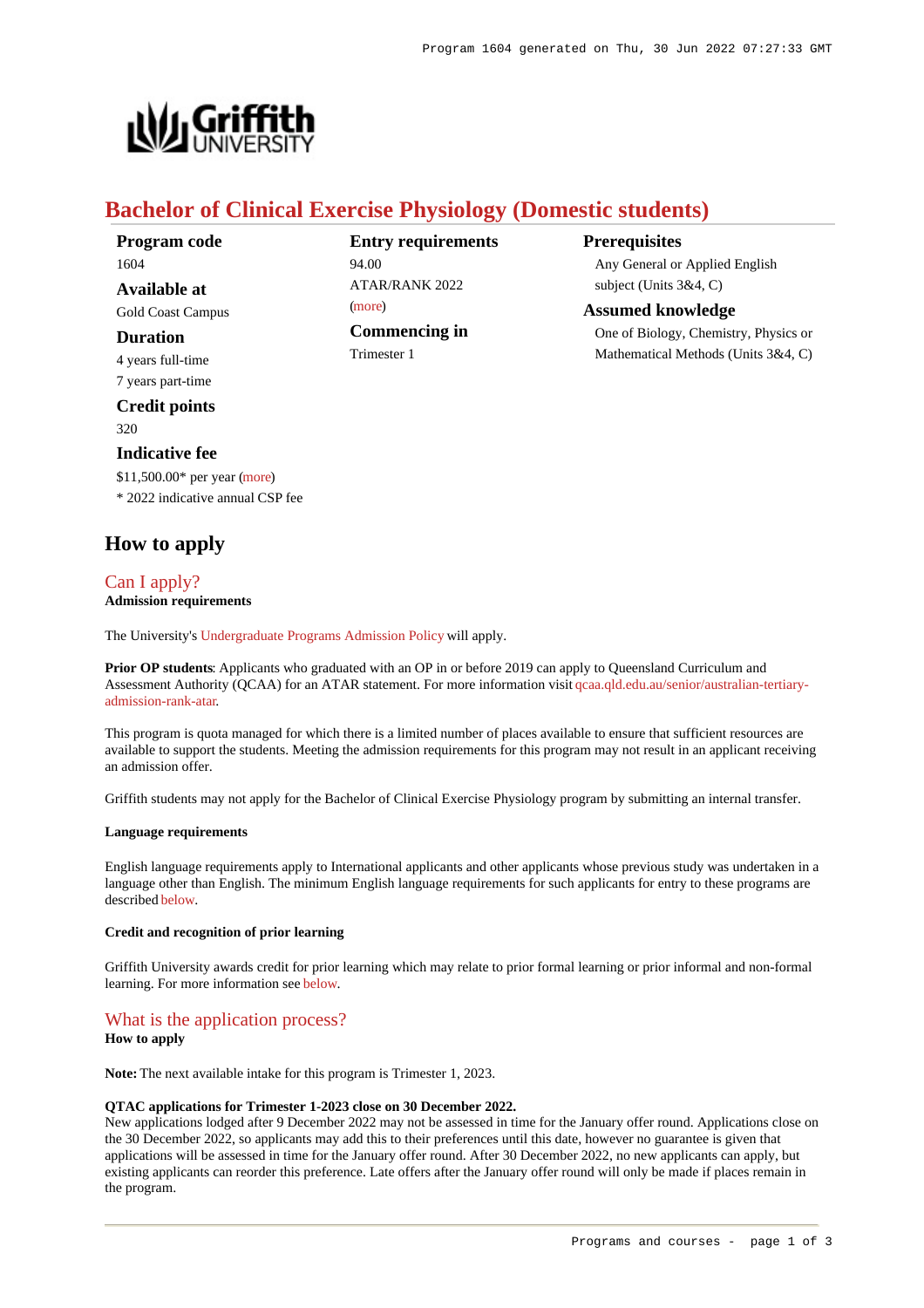Selection for admission to an undergraduate degree is made on the basis of academic merit.

Selection for admission is competitive as the number of applicants generally exceeds the places available. The minimum requirement for eligibility for admission is completion of Year 12 of secondary school or equivalent academic achievement.

Prerequisites for admission may be specified in terms of levels of achievement in particular Year 12 subjects. Prerequisite conditions may be satisfied by other study or experience which is considered to be equivalent to the Year 12 prerequisites. More information is available on the [Prerequisites and Assumed Knowledge](https://www.griffith.edu.au/apply/prerequisites-assumed-knowledge) website.

Further information for Queensland students completing an ATAR can be found [here](https://www.griffith.edu.au/apply/undergraduate-study/high-school-students/admission-in-2021).

Domestic applicants should apply for admission through the [Queensland Tertiary Admissions Centre \(QTAC\)](http://www.qtac.edu.au/).

Domestic applicants from NSW and ACT should apply for admission through the [Universities Admissions Centre \(UAC\)](http://www.uac.edu.au/).

A summary of the student profile for this program can be found on the [QTAC website](https://www.qtac.edu.au/courses/listing/bachelor-of-clinical-exercise-physiology-233732/). The Rank profile is located on the **Student Profile** tab.

**Important offer advice:** Should you receive an offer into this program you will be required to enrol into classes\* within a short timeframe. This information will be included in your Starting@Griffith email and expressed in the number of days from the day of issue of your email. For QTAC applicants this is inline with the offer response date in your offer email, however Griffith accepts close of business that day - 5pm (AEST). Please note that the number of days can vary depending on when the offer was made. This requirement applies to all applicants irrespective of how you applied and/or whether you accepted conditionally or unconditionally. If you do not enrol\* into at least one class for your program by 5pm on the response day your offer will lapse. Lapsed offers are not automatically reinstated and are subject to available places.

\*Enrolling into classes means that you are advising when you are attending class/es. Enrolment must be submitted

Note: Applicants are not permitted to defer an offer. Should you be unable to accept an offer, you must re-apply for entry in the following year.

# [What are the language requirements?](https://www148.griffith.edu.au/programs-courses/Program/1604/HowToApply/Domestic#language)

#### **Language requirements**

English language requirements apply to International applicants and other applicants whose previous study was undertaken in a language other than English. The minimum English language requirements for such applicants for entry to this program are as follows:

- A minimum overall band score of 7.0 on IELTS (Academic) with no sub-score of less than 6.5
- OR a minimum score of 580 on TOEFL
- *OR* an internet-based (iBT) TOEFL score of 92 (no score less than 22)
- OR no score less than 4 in each skill of the ISLPR (conducted by ISLPR Language Services only)
- OR a minimum overall score of 185 (no score less than 176) on C2 Proficiency (formerly Cambridge Certificate of Proficiency in English)

English test results must be no more than two years old.

The Direct Entry Program (DEP) pathway is not accepted for this program.

The above requirements are HIGHER than the requirements stipulated in University policy. Applicants should refer to the following policy for further information:

[Undergraduate Programs Admission Policy](http://policies.griffith.edu.au/pdf/Undergraduate Programs Admission Policy.pdf)

## [What are the QTAC/UAC entry requirements?](https://www148.griffith.edu.au/programs-courses/Program/1604/HowToApply/Domestic#tac-entry-requirements) **QTAC application information**

**Bachelor of Clinical Exercise Physiology**

**ATAR/RANK \*** 94.00 **QTAC code**